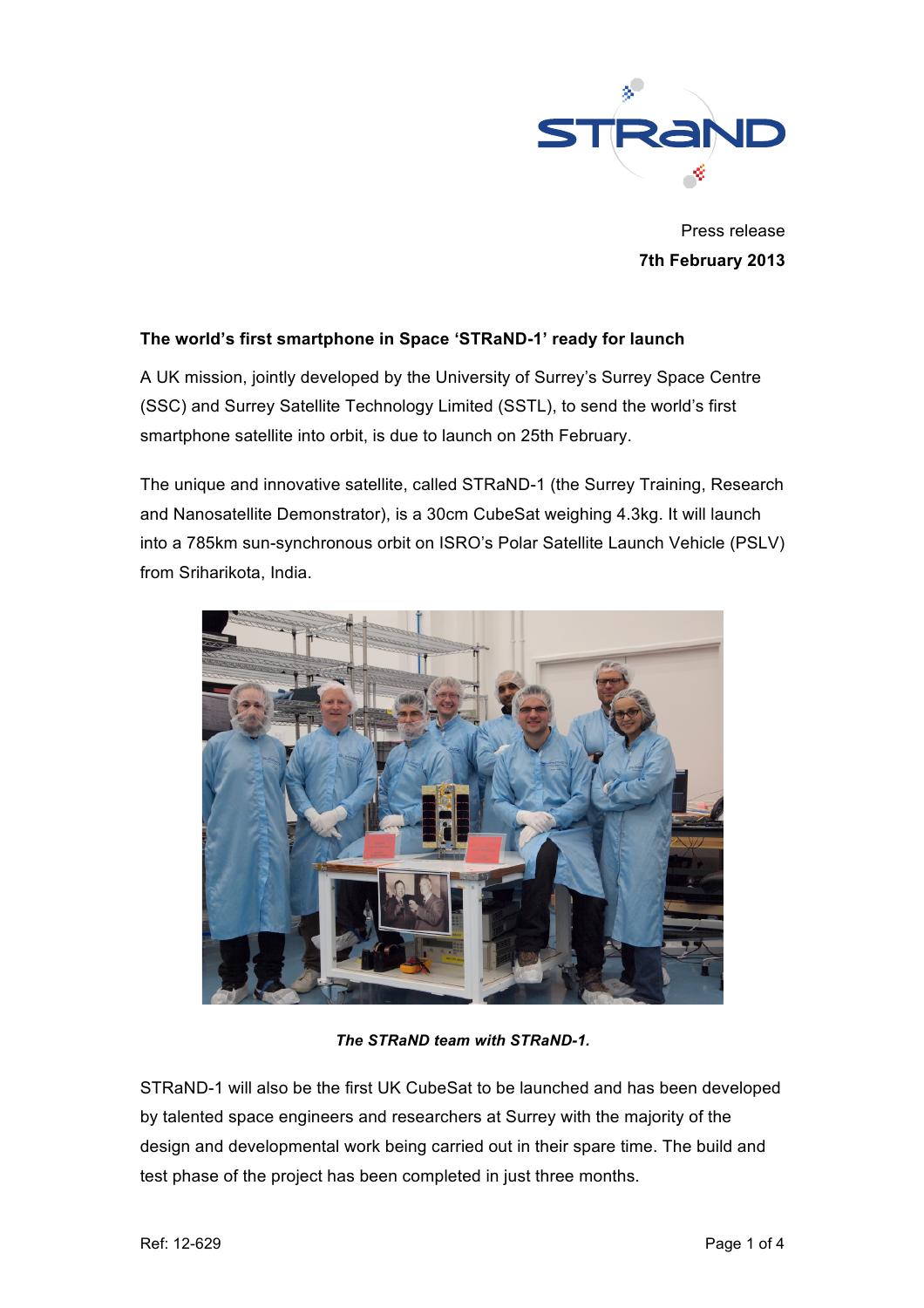At the heart of STRaND-1 is a Google Nexus One smartphone with an Android operating system. Smartphones contain highly advanced technologies and incorporate several key features that are integral to a satellite – such as cameras, radio links, accelerometers and high performance computer processors – almost everything a spacecraft needs except the solar panels and propulsion.

During the first phase of the mission, STRaND-1 will use a number of experimental 'Apps' to collect data whilst a new high-speed linux-based CubeSat computer developed by SSC takes care of the satellite. During phase two, the STRaND-1 team plan to switch the satellite's in-orbit operations to the smartphone, thereby testing the capabilities of a number of standard smartphone components for a space environment. The satellite will be commissioned and operated from the Surrey Space Centre's ground station at the University of Surrey.

Being the first smartphone satellite in orbit is just one of many 'firsts' that STRaND-1 is hoping to achieve. It will also fly innovative new technologies such as a 'WARP DRiVE' (Water Alcohol Resistojet Propulsion Deorbit Re-entry Velocity Experiment) and electric Pulsed Plasma Thrusters (PPTs); both 'firsts' to fly on a nanosatellite. It is also flying a 3D printed part – believed to be the first to fly in space!

Dr Chris Bridges, SSC's lead engineer on the project, says: "A smartphone on a satellite like this has never been launched before but our tests have been pretty thorough, subjecting the phone to oven and freezer temperatures, to a vacuum and blasting it with radiation. It has a good chance of working as it should, but you can never make true design evolutions or foster innovation without taking a few risks: STRaND is cool because it allows us to do just that."

SSTL's Head of Science, Doug Liddle said "We've deliberately asked this enthusiastic and talented young team to do something very non-standard in terms of the timescales, processes and the technologies used to put the satellite together because we want to maximise what we learn from this research programme. I can't wait to see what happens next!"

You can follow STRaND at https://twitter.com/SurreyNanosats and for more information visit http://www.sstl.co.uk/STRAND-nanosatellite

## **About Surrey Space Centre, University of Surrey**

The Surrey Space Centre (SSC), a Research Centre of the Faculty of Electronics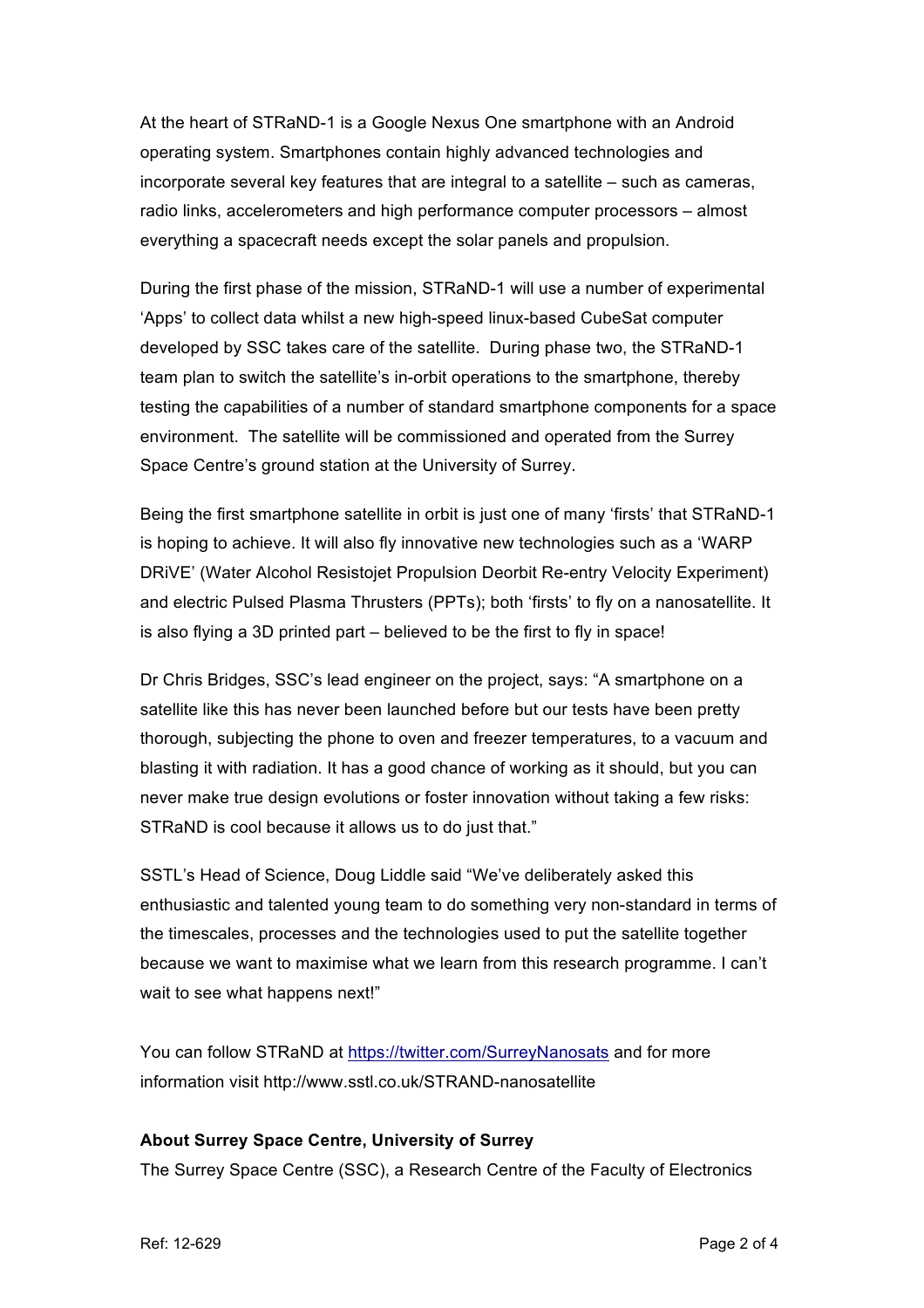

and Physical Sciences (FEPS) at the University of Surrey, is a world leading Centre of Excellence in Space Engineering, whose aim is to underpin the technical development of the space industry through its advanced research programmes. SSC, comprising over 90 researchers and faculty specialising in small satellite techniques, develops new innovative technologies which are exploited by the space industry. It provides well-focused space engineering education, postgraduate and industrial short courses, training the next generation space scientists, engineers, entrepreneurs and business leaders

www.surrey.ac.uk/SSC

Twitter: @SpaceAtSurrey

### **About SSTL**

Surrey Satellite Technology Limited (SSTL) is the world's leading small satellite company, delivering operational space missions for a range of applications including Earth observation, science and communications. The Company designs, manufactures and operates high performance satellites and ground systems for a fraction of the price normally associated with space missions, with 500 staff working on turnkey satellite platforms, space-proven satellite subsystems and optical instruments.

Since 1981 SSTL has built and launched 39 satellites – as well as providing training and development programmes, consultancy services, and mission studies for ESA, NASA , international governments and commercial customers, with its innovative approach that is changing the economics of space.

In 2008 the Company set up a US subsidiary, Surrey Satellite Technology US LLC (SST-US) with facilities in Denver, Colorado to address the United States market and its customers for the provision of small satellite solutions, applications and services. www.sst-us.com

Headquartered in Guildford, UK, SSTL is owned by Astrium BV. www.sstl.co.uk

#### **Notes to editors:**